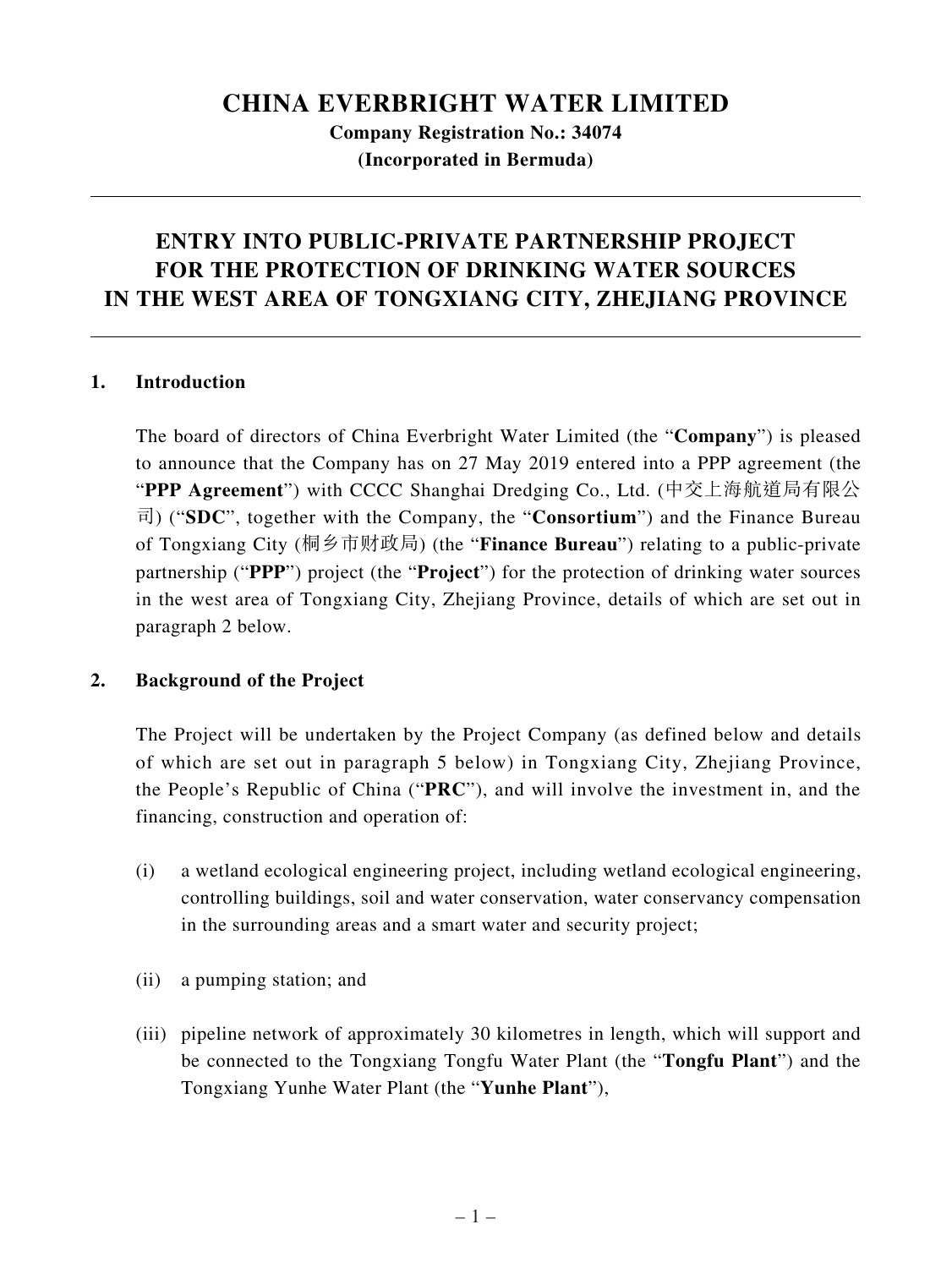for a concession period (the "**Concession Period**") of 20 years, including the construction period, pursuant to the PPP Agreement. The total daily treatment capacity of the Project is 600,000 tonnes, comprising: (a) daily treatment capacity of 225,000 tonnes for the engineering area of the wetland; (b) daily treatment capacity of 225,000 tonnes for the middle area of the wetland; and (c) daily treatment capacity of 150,000 tonnes for the south area of the wetland.

The Project Company shall be responsible for the investment, financing, construction and operation of the Project on an exclusive basis during the Concession Period subject to the terms and conditions in the PPP Agreement.

# **3. Rationale of the Project**

The Project is the first project to be undertaken by the Company in Zhejiang Province of the PRC and the first project of the Company in the business area of drinking water source wetland protection. Accordingly, the Project serves to expand the presence and influence of the Company to Zhejiang Province and the surrounding areas, and provides a good foundation for further drinking water source wetland protection projects to be undertaken by the Company in the future. The Project is expected to enhance long-term returns and value for the shareholders of the Company.

#### **4. Investment Amount**

The total investment amount for the Project is estimated to be RMB1,253,267,900. Such investment amount will be contributed by the Project Company through internal resources and external financing.

# **5. Project Company**

Pursuant to the PPP Agreement, for the purposes of investing in, and undertaking the construction, operation and management in relation to the Project, the Company, SDC and Tongxiang Water Group Co., Ltd. (桐乡市水务集团有限公司) ("**Tongxiang Water**") will establish a joint venture company (the "**Project Company**"). Subject to the relevant laws and regulations, the Project Company is expected to have a registered capital of RMB100 million with the following shareholding breakdown:

- (i) the Company shall hold a 79.9 per cent. equity stake in the Project Company and shall contribute such amount to the capital of the Project Company which represents 79.9 per cent. of the registered capital of the Project Company;
- (ii) SDC shall hold a 0.1 per cent. equity stake in the Project Company and shall contribute such amount to the capital of the Project Company which represents 0.1 per cent. of the registered capital of the Project Company; and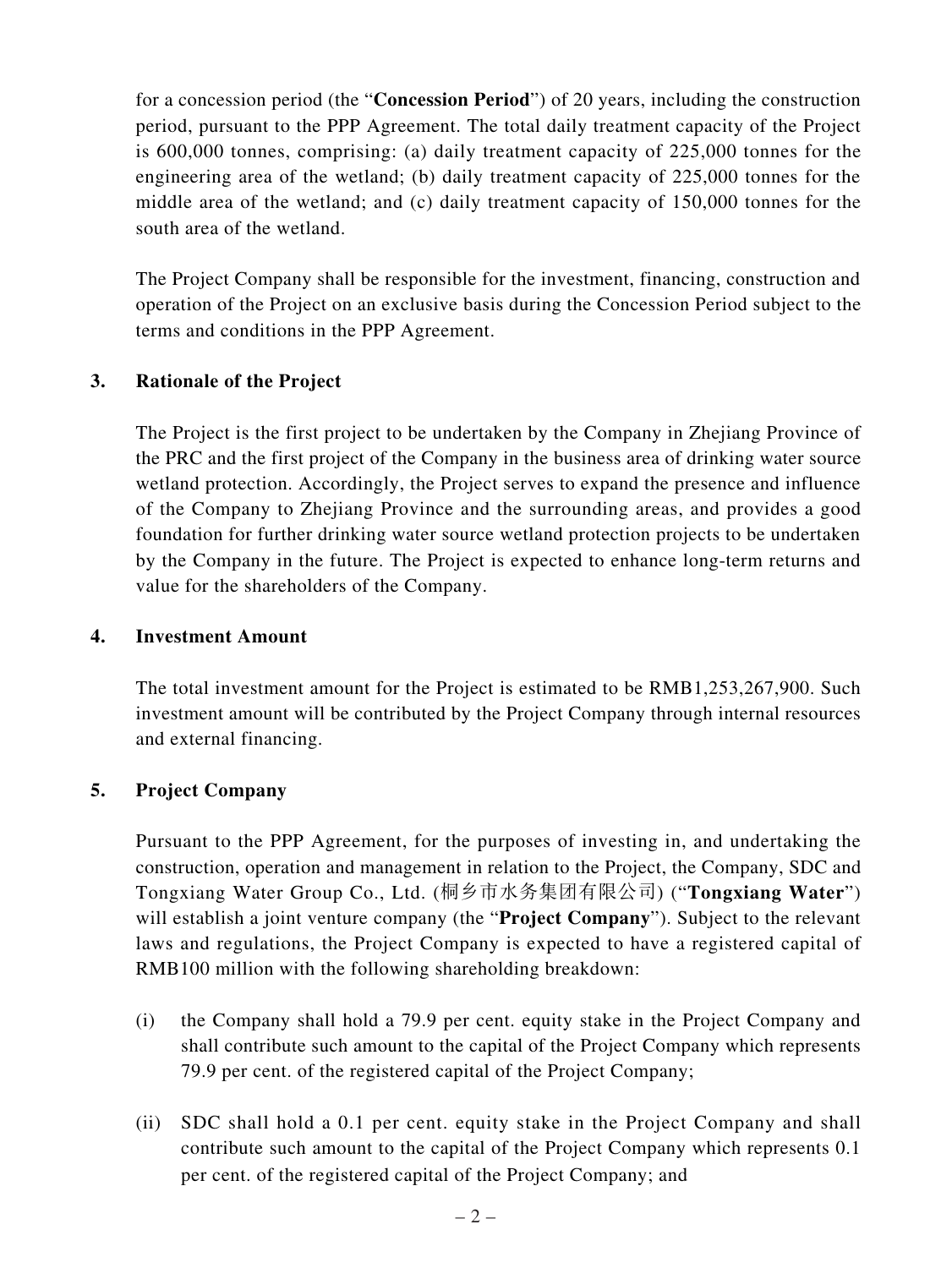(iii) Tongxiang Water, an entity designated by the People's Government of Tongxiang City as its investor representative, shall hold the remaining 20 per cent. equity stake in the Project Company, and shall contribute such amount to the capital of the Project Company which represents 20 per cent. of the registered capital of the Project Company.

Without the unanimous consent from the Company, SDC and Tongxiang Water, the nature and the scope of business of the Project Company shall not be altered. Pursuant to the PPP Agreement, the Project Company shall, by way of entry into a supplemental agreement or a new agreement, replace the Consortium as the party to the Project, and the Consortium's rights and obligations under the PPP Agreement shall be transferred to the Project Company upon the execution of such supplemental agreement or new agreement.

#### **6. Concession Rights**

During the Concession Period, the Project Company shall be granted concession rights of the investment, financing, construction and operation of the Project and shall be entitled to supply water to Tongfu Plant and Yunhe Plant. The facilities under the Project shall belong to the relevant government, and during the Concession Period, the Project Company shall be granted the rights to use the facilities and the rights to receive the yield generated from such facilities.

After the expiry of the Concession Period, under the same terms and conditions, the Consortium shall have the priority to be granted the concession rights to operate the Project, provided that the Consortium's performance under the Project is good.

# **7. Return on Investment**

Pursuant to the PPP Agreement, during the Concession Period, the Project Company shall be entitled to a return on its investment by way of viability gap funding and users' fees. The viability gap funding comprises the availability payment and performance payment to be paid by the Finance Bureau, deducting the users' fees. The users' fees refer to the fees to be paid by Tongfu Plant and Yunhe Plant to the Project Company for the raw water taken from the Project. The amount of the viability gap funding is subject to specific adjustment mechanisms throughout the Concession Period.